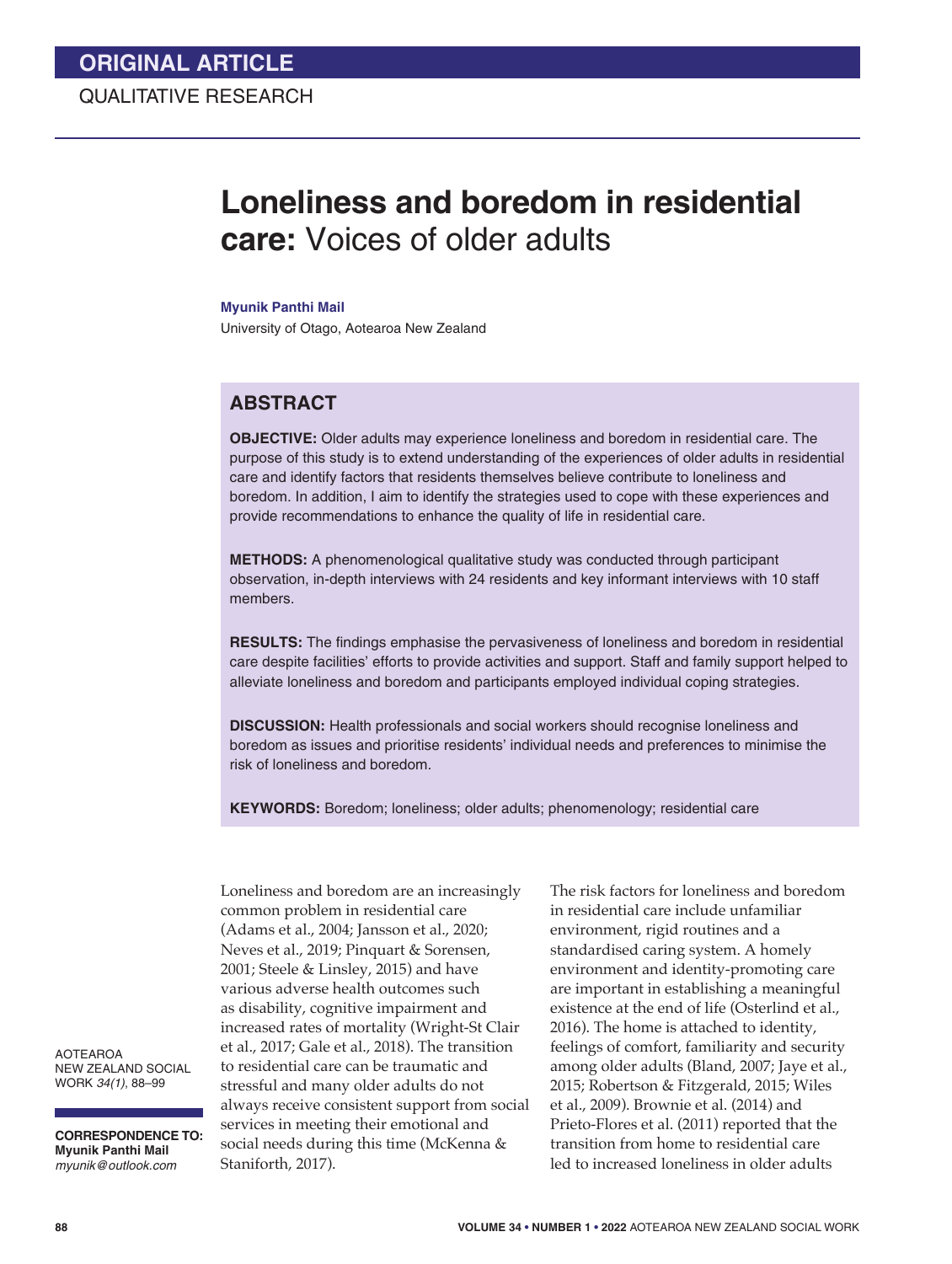due to a loss of identity, independence and autonomy. It is also reasonable to suppose that the risk of loneliness is higher among older adults in residential care than those in the community due to multiple losses and disrupted meaningful engagement with friends, family and the community (Smith, 2012; Victor, 2012).

Rushed care, rigid routines, a lack of leisure opportunities, social engagement, and meaningful relationships, staff shortages and abuse tend to increase depressive symptoms and poor well-being (Bland, 2007; Brownie & Horstmansh, 2011; Harper Ice, 2002). Some studies have highlighted the importance of having social workers working alongside physicians, nurse practitioners, and registered nurses in care management (Donelan et al., 2019; McKenna & Staniforth, 2017). A flexible and comprehensive, person-centred caring culture and additional support is important to help older adults retain their identity, autonomy and independence (Paddock et al., 2019).

There has been very little research into loneliness and boredom in residential care. Previous Aotearoa New Zealand studies on loneliness have tended to be quantitative and have focused on older adults living in the community (Davies-Kelly, 2014; Jamieson, 2018; La Grow et al., 2012). This article instead draws on PhD research in which loneliness emerged as a major theme from the participants' descriptions of their experiences of leisure life in residential care facilities. The main objective of the research was to add to the knowledge on loneliness among older adults living in residential care and explore the impact of leisure experiences on their well-being. A qualitative approach was used to determine if, and why, older adults in residential care feel lonely and bored and how they cope with those feelings.

#### **Literature review**

Loneliness is defined as a subjective, unpleasant and distressing feeling associated

with the lack or companionship or inability to establish satisfying relationships (Brownie & Horstmansh, 2011; Davies-Kelly, 2014; de Jong Gierveld, 1998). It has been argued that loneliness and social isolation are different concepts (Brownie & Horstmansh, 2011; Jamieson, 2018). Older adults can feel lonely without being socially isolated. Being part of a large social network does not necessarily protect an individual from loneliness. Previous studies instead suggest that older adults seek close and reliable relationships to satisfy their emotional needs (Adams et al., 2004; Brownie & Horstmansh, 2011).

Boredom refers to absence of meaning and purpose in a person's life or not being involved in activities or lack of interest. Babalet (1999, p. 631) defines boredom as "a restless and irritable feeling about an absence of interest or an anxiety about the absence of meaning in a person's activity and circumstance." Older adults who are dependent on others for their activity, but prefer not to be a burden, or who confine themselves to their rooms because of an unfamiliar environment tend to end up doing nothing. The feeling of having nothing to do, in turn, fosters a sense of boredom and loneliness (Harper Ice, 2002). Boredom is associated with a lack of meaningful relationships, roles and having a sense of control (Steele & Linsley, 2015).

Studies of residential care facilities have highlighted the prevalence of passivity or sedentary behaviour. Many residents sit alone in their rooms doing nothing or are left in front of the television all day (Brownie & Horstmanshof, 2011; Gine-Garriga et al., 2019; Leung et al., 2021; Li et al., 2020; New Zealand Labour Party, 2010; Wilcock & Townsend, 2009). Similarly, some studies have highlighted the prevalence of enforced idleness, with few opportunities and encouragement at the facilities for residents to participate in leisure activities (Cahill & Diaz-Ponce, 2011; Fiveash, 1998; Problem of idleness in old people's homes, 1929; Sarantakos, 1989; Smith et al., 2018). As a result of this passivity, sedentary behaviour,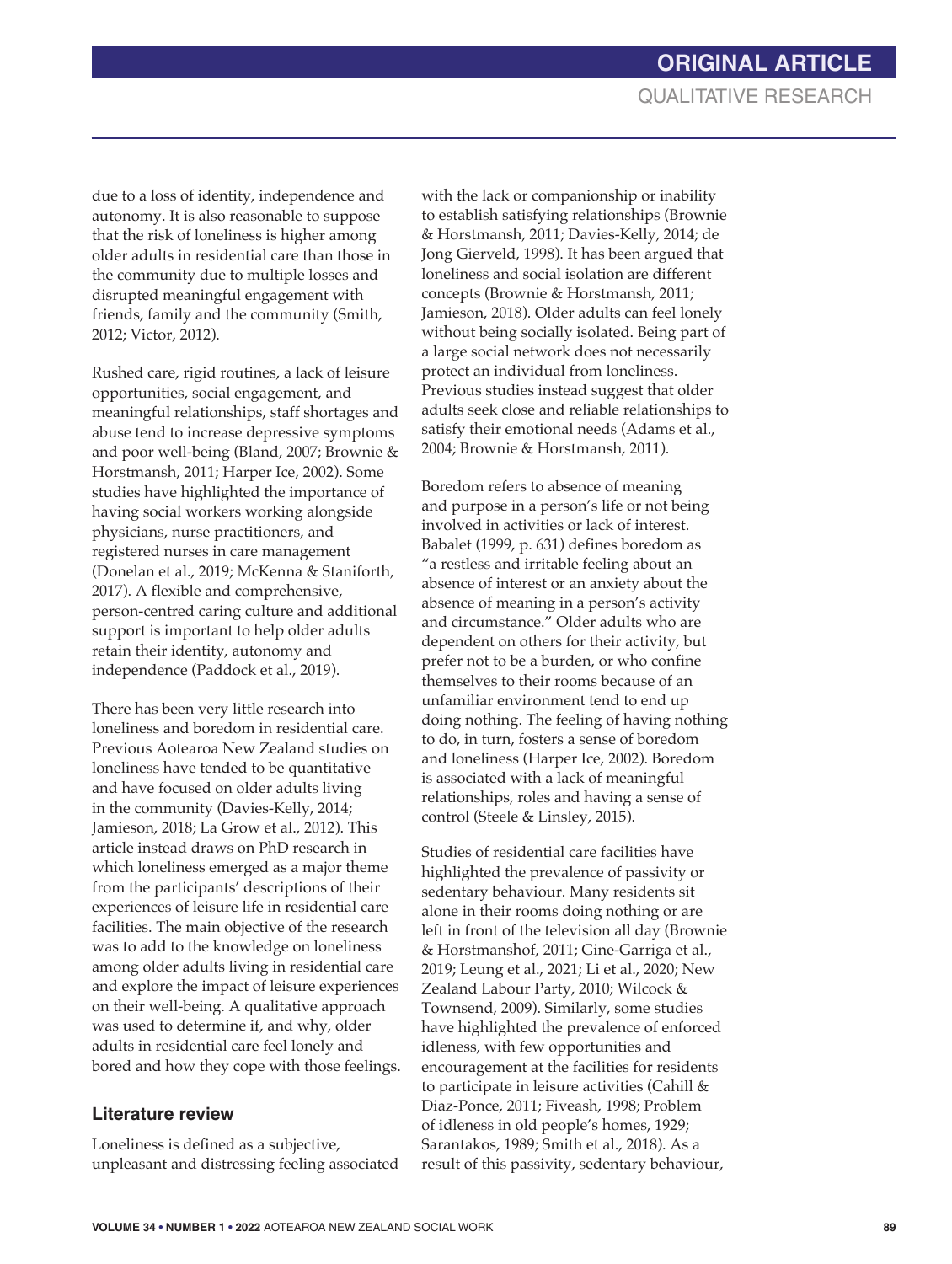and enforced idleness in residential care, there is an increased risk of loneliness and boredom.

Research shows that loneliness among older adults is increasing not only in Aotearoa New Zealand, but also globally, and requires significant attention (Wright-St Clair et al., 2017; Jamieson et al., 2017; Ministry of Social Development, 2016; Ong et al., 2016; Vozikaki et al., 2018; Yang & Victor, 2011). According to a Ministry of Social Development (2016) report, loneliness is more prevalent among Aotearoa New Zealand adults aged 75 years and above than those aged 65–70 years.

A number of researchers have identified the deleterious effects of loneliness. For instance, it has been noted that older adults who are lonely and socially isolated are more susceptible to depressive symptoms, cognitive decline, dementia and frailty (Cattan et al., 2005; Wright-St Clair et al., 2017). In their study of community-dwelling older adults in Ireland, Conroy et al. (2010) reported that older adults with cognitive decline are more prone to loneliness and boredom due to a monotonous environment and an absence of cognitive stimulation and socialisation. Some studies have also noted that loneliness in later life increases the risk of serious physical health issues including heart disease, high blood pressure, Alzheimer's disease and the risk of mortality as well as the likelihood of admission into residential care (Adams et al., 2004; Beal, 2006; Gale et al., 2018; Ong et al., 2016; Pinquart & Sorensen, 2001; Schoenmakers et al., 2012). In other words, loneliness has a significant impact on the quality of life of older adults.

#### **Methodology**

This study was conducted using a qualitative approach within a phenomenological framework. Phenomenology has become a widely used qualitative method in several disciplines including nursing, health, and gerontology (Neubauer et al., 2019; Tuohy,

2013). A phenomenological framework was employed to understand the "life world" or "lived experience" of individuals in a social context as well as the process for making meaning of those experiences from the perspective of the study participants (van Manen, 1990). This approach is wellsuited to exploring the lived experiences of loneliness and boredom in residential care as it allows participants to talk freely in their natural setting, which is important in understanding problems or issues from their perspective. Ethical approval for this study was obtained from the University of Otago Ethics Committee (Health).

#### **Sampling and recruitment**

This study applied two levels of sampling for the recruitment of participants. First, residential care facilities were selected from the lower South Island using stratified random sampling. The stratified random sampling method was chosen to examine the lived experiences of older adults in the facility's ambiance and care provision. Each facility was categorised into one of three groups according to the number of beds: large (80–125 beds), medium (50–79 beds) or small (25–49 beds). Random sampling was used to select two facilities from each stratum for a total of six facilities.

The data-gathering stage of the study began with the researcher observing residents in their facility settings and becoming familiar with their routines and the interactions they had with staff, friends and family members. Comprehensive field notes were taken during this period, as recommended by Creswell (2013). Doing so provided a rich context for data analysis and enabled the construction of rich, thick descriptions of the interviews and the context in which they were conducted.

Four participants from each of the six residential care facilities were selected to participate in semi-structured interviews. The interviews lasted between 30–120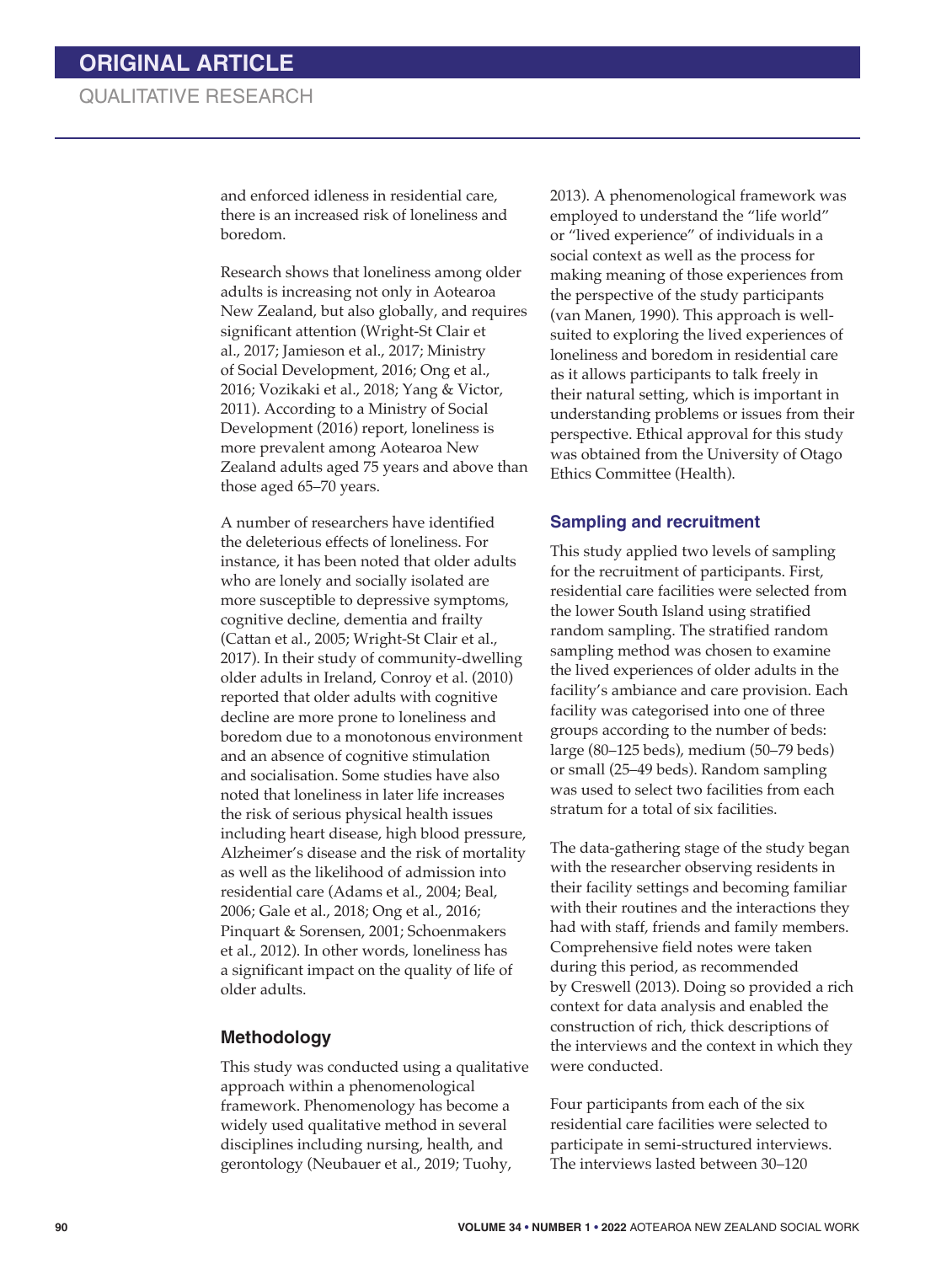minutes. Consent was obtained from each participant one day prior to the interview.

Of the 24 participants interviewed, 16 were female. Twenty participants identified as New Zealand European, three as Scottish and one identified as Māori. Their ages ranged from 71–94 years, with an average age of 85 years. Most participants were in their 80s and 90s. Pseudonyms are used to ensure the anonymity of the participants.

The final stage of data-gathering involved key informant interviews with staff members responsible for organising leisure activities for the residents. Ten staff members in total were selected from the facilities: four from the large facilities, four from the medium facilities and two from the small facilities. Only one staff member was selected from each of the small facilities because there were no other activities staff at those facilities. All key informants were female and their ages varied between 26 and 62 years. Their length of employment in the facilities varied between 4 and 34 years. Six key informants held diversional therapy qualifications and three held no formal qualifications.

#### **Data collection**

The study employed triangulation in the collection of data. Triangulation of data collection deepens the content of the data and increases the credibility of the findings (Creswell, 2003; Denzin & Lincoln, 1994, 1998; Fielding & Fielding, 1986). Data were collected through participant observations, in-depth interviews with residents, and key informant interviews with staff.

As mentioned earlier, semi-structured interviews were conducted with 24 residents and 10 key informants. The average length of interview with the residents was one hour. The inclusion criteria for participants were that they needed to be aged 65 years and above, reside in a residential care facility, be able to communicate well in English and be able to give consent. Participants who were

unable to answer the interview questions were excluded from the study.

#### **Data analysis**

To analyse the data, I used Braun's and Clarke's (2006) six steps of thematic analysis as it is a widely used method in phenomenological analysis due to its flexibility, transparency, insightfulness and clarity in finding meaning in participants' accounts. I adopted a number of approaches, including coding by hand and using the qualitative software NVivo. This process helped me to identify different patterns and themes within the data and categorise the common themes. In the first and second steps, I produced the initial codes and reviewed the lines, sentences and paragraphs from the interview transcripts and field notes, including the participant observation notes. In the third step, after completing the initial coding and collation, I matched each code to broad themes. Codes were categorised and re-categorised to generate several broad themes and sub-themes from codes generated from the transcripts of participant and key informant interviews, field notes and participant observations. In the fourth step, I began developing coherence between each theme and the codes under it. I generated new themes where the codes did not cohere with each other to develop meaning. In the fifth step, I developed an accurate thematic map. I started to relabel the major themes by going back to the codes and sub-themes I had initially created. In order to improve credibility, my PhD supervisors reviewed the entire data set with coding, subcategories, categories and themes. Based on their feedback and an analysis of all the data, a final set of themes was developed. In the sixth step, I began reporting and writing up the analysis.

The field notes not only added to the rich descriptions of the participants during data analysis, but also allowed me to critically evaluate my performance, biases and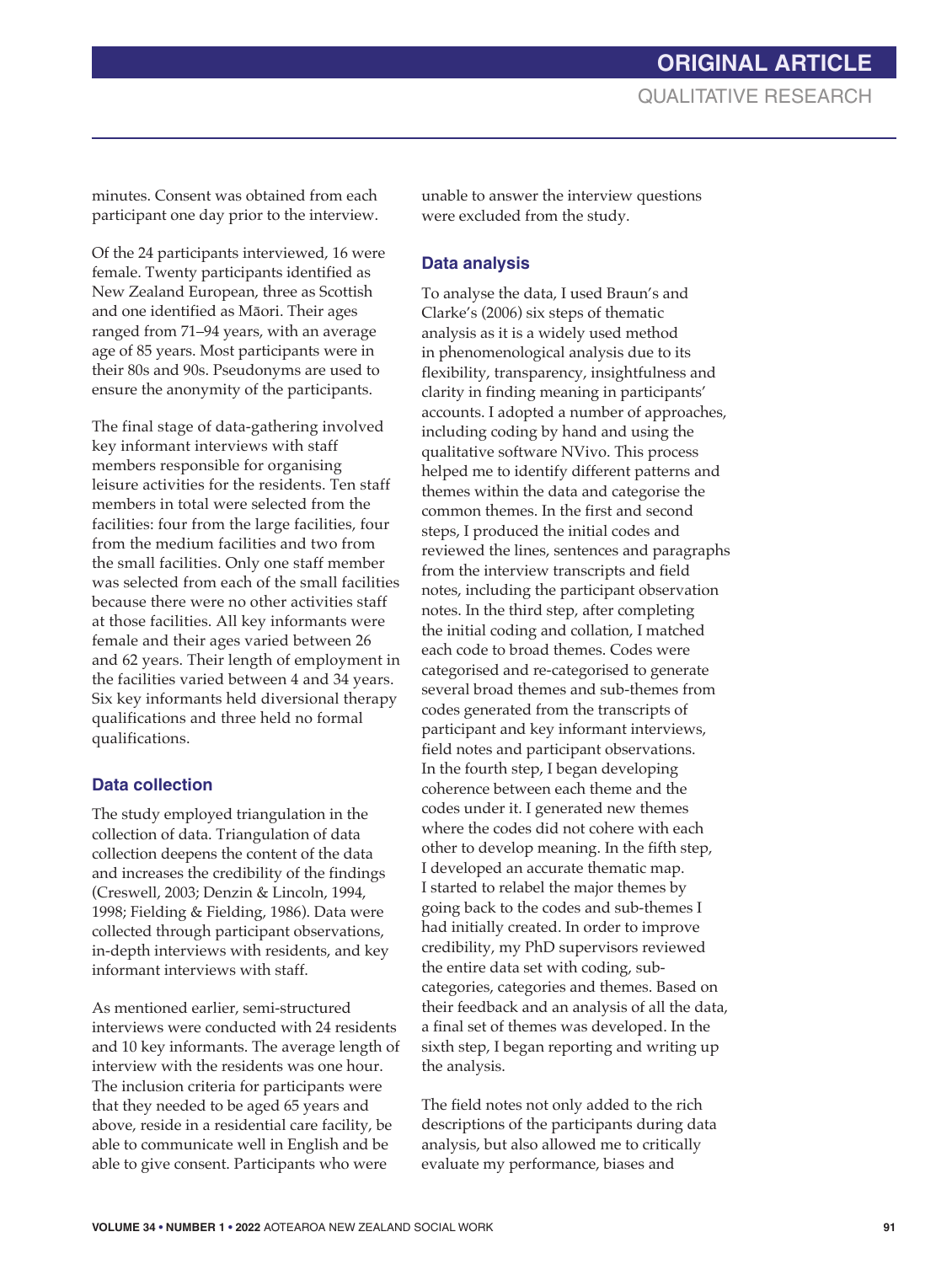feelings as an interviewer (as recommended by Watt (2007). The observational data and accompanying field notes were referred to repeatedly during all steps of the analysis and guided the final reflections, analyses and discussion. The reflexive journal and advice from my mentors and colleagues on how to deal with dilemmas and emotions occurred during the research process.

#### **Results**

Loneliness and boredom emerged as important themes from participants' narratives of their lived experiences in relation to their adjustment to living in residential care and their participation in leisure activities. Five themes were identified from the participants' narratives: loneliness and boredom; activities; support from family and visits from friends; support from staff and co-residents in the facility; and coping strategies.

#### **Loneliness and boredom**

When asked about feelings of loneliness and boredom, the responses from the participants varied from "all the time" to "not at all". Those participants who reported that they felt lonely or bored were also asked how

*Table 1. Feelings of Loneliness and Boredom*

often they had those feelings and why. The results are shown in Table 1.

Eighteen participants reported that they felt lonely in the facility. Of these, 16 said they felt lonely sometimes. Ten participants reported that this was because they were not able to see their family very often. Two participants felt lonely because they missed their houses and their wives. Two participants felt lonely because they missed life outside the facility. Two participants felt lonely due to their health conditions. Two felt lonely all the time because of fewer leisure opportunities. Six participants stated that they did not feel lonely at present, but that they had felt lonely in the first few months at the facility.

Six participants reported that they never felt lonely because they kept themselves busy with different activities and socialised often with family and friends. Compared to the others, those participants were also more capable and mobile. For some participants, participating in activities was an opportunity to avoid monotony, whereas for others, the activities provided at the facility were not sufficient to reduce feelings of loneliness and boredom.

|                    | <b>Participants</b> | <b>Reasons</b>                                                                                                             |
|--------------------|---------------------|----------------------------------------------------------------------------------------------------------------------------|
| <b>Loneliness</b>  | 18                  |                                                                                                                            |
| All the time       | $\overline{2}$      | Fewer leisure opportunities                                                                                                |
| Sometimes          | 16                  | Unable to see family very often<br>Missing their houses and wives<br>Missing their outside life<br><b>Health condition</b> |
| Do not feel lonely | 6                   | Keeping themselves busy with the activities                                                                                |
| Total              | 24                  |                                                                                                                            |
| <b>Boredom</b>     | 20                  |                                                                                                                            |
| All the time       | 9                   | Offered activities catered towards female residents                                                                        |
| Very often         | $\overline{2}$      | Lack of contact with the family                                                                                            |
| <b>Sometimes</b>   | 5                   | Lack of social life                                                                                                        |
| At weekends        | 4                   | No activities at weekends                                                                                                  |
| Do not get bored   | 4                   | Keeping themselves active and occupied                                                                                     |
| Total              | 24                  |                                                                                                                            |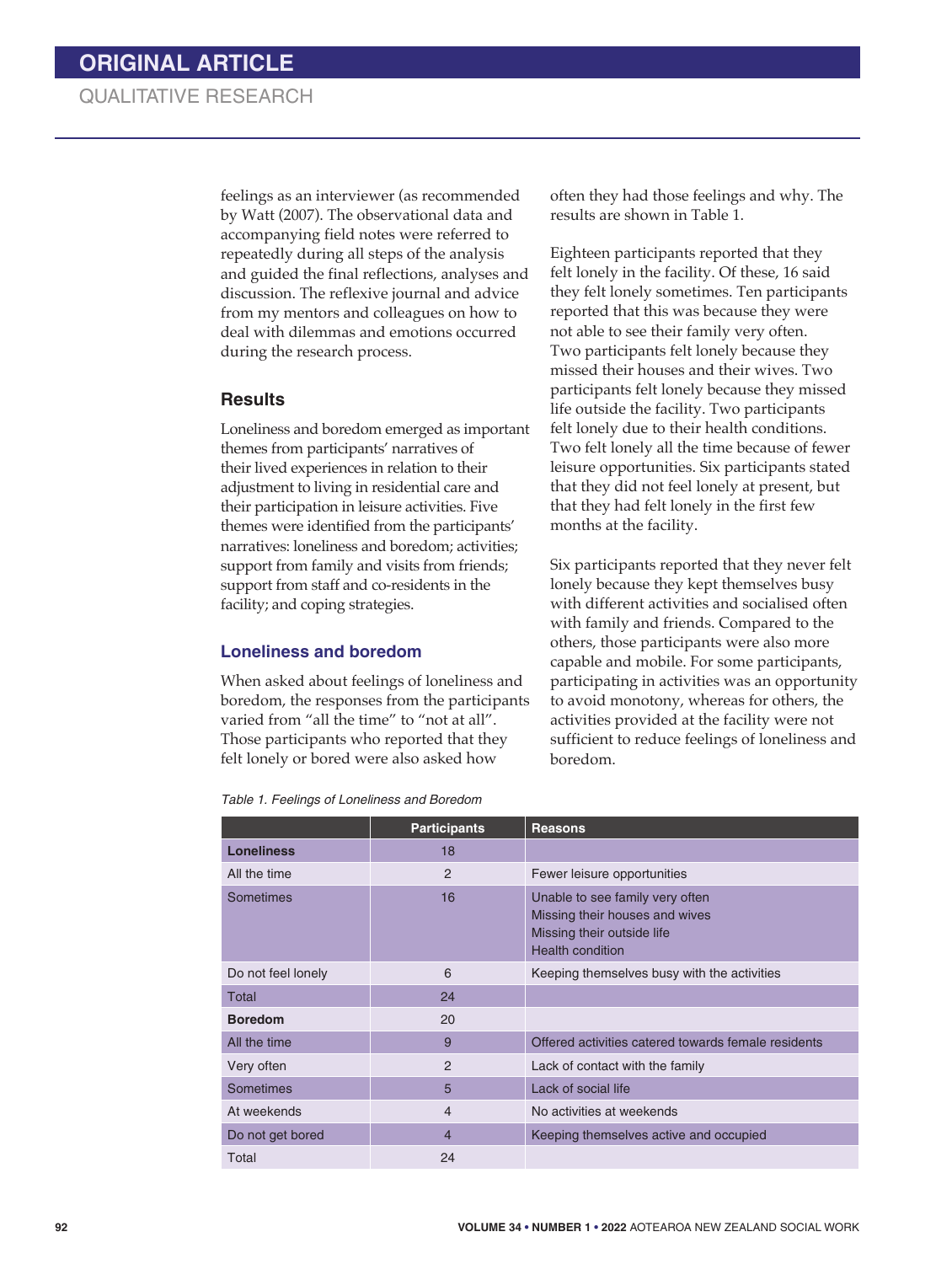A total of 20 participants reported that they felt bored. Among them, five reported that they felt bored sometimes. Two participants reported that they felt bored very often because of a lack of contact with family and friends and a lack of activities which interested them. Four participants mentioned that they felt bored because there were no scheduled activities in the weekends. All nine male participants said they felt bored due to a lack of activities which interested them. They also felt that most of the activities offered by the facility catered to female interests.

## **Activities**

The participants' narratives highlighted the issue of enforced idleness in residential care due to fewer leisure opportunities as well as the increased risk of loneliness and boredom resulting from this. Some participants felt that the offered activities did not match their abilities and interests. However, despite the (perceived) loss of activities available, some participants managed to participate in selfled activities, whereas others participated in the activities offered by the facility regardless of whether they matched their abilities or interests.

The most common self-led activities pursued by the participants were walking, reading, listening to music or news, watching television, completing crosswords or other puzzles, talking on the telephone, and spending time with volunteers, friends and family members. A few participants also knitted and gardened.

The common facility-led activities were attending concerts and chapel, playing housie and bowls, completing crosswords/ puzzles, and occasional van outings. Four participants helped staff with tasks such as raising funds, folding towels, picking and arranging flowers for the dining tables and folding papers for envelopes. Activities that provided opportunities to learn new skills and contribute to others were also meaningful to the residents. These provided them with feelings of achievement and contribution despite having chronic diseases and being dependent on aged care. Seven participants reported that they felt happy that they were still able to contribute to the community.

Nine participants reported that the activities in the facility were boring and did not interest them. Ten said they did not participate in the ongoing activities as they were happy on their own. Two participants had ambivalent opinions about their current leisure activities as they said they did enjoy them when they took part, but they were not activities they were particularly interested in:

I am not really interested in you know but I do it [housie] because it's timeconsuming things and that's why I do it. I quite enjoy it when I am doing it, but it's not my thing. (Lawrence, 88 years)

The facility staff reported that the activities benefitted residents in lifting their mood as they felt lonely, depressed and anxious when they remained idle. However, they also reported that, despite those benefits, the majority of the residents preferred to be on their own, rather than participate in the activities offered by the facility. Furthermore, some staff members stated that they felt the residents needed individual care and attention rather than activities, as they were in the facility to gain rest and enjoyment in their later life.

All participants noted a lack of activities that interested them. As a result of this, the majority of them said, "I don't bother to participate." A number of participants perceived that the institutions did not put enough effort into understanding what the residents really wanted when providing activities: "I don't think they organise lots here, they do sometimes but not very often"; "there is nothing that I can engage in". One participant reported that his mood became very low when he was left in his room with no activities (requiring him to take medication):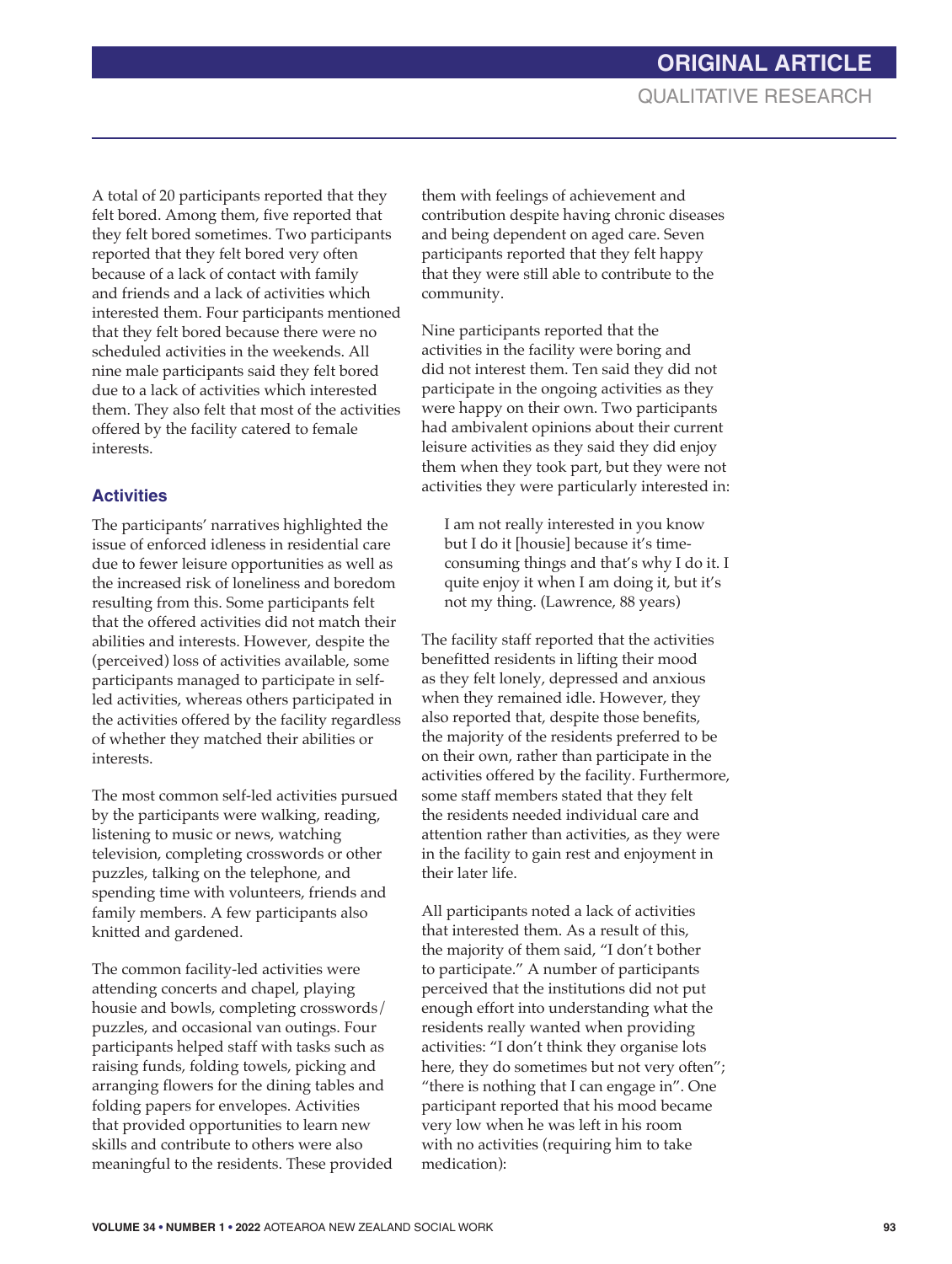## QUALITATIVE RESEARCH

There is not a lot that really gets my mind active working properly you know. We do have television in the room but everybody gets bored watching television all the time… [crying]. Sorry but when I am left in the room doing nothing, I feel lonely all the time. (Edward, 75 years)

The male participants also shared the experience of not being interested in the activities offered by the facility because they felt many of these were aimed towards female residents. One participant criticised the staff for not taking into account his suggestion of having a walking group.

Comments and stories such as these provide evidence that more attention needs to be paid to the kinds of leisure activities offered by facilities to combat feelings of loneliness and boredom.

#### **Support from family and friends**

All the participants felt restricted by the facility in maintaining and building their social networks as they did not have many opportunities to go out, they could not drive and they could no longer join the community. They did not see their friends and family very often due to geographical distance and busyness. Fewer family visits and lack of access to a telephone in their room to contact family increased the risk of loneliness and boredom among participants.

My family used to come and see me when I was at home. . . I haven't got a phone to ring them so I have to go and ask for a phone. I have to ask someone, nurse, to ring my family. . . I had [a phone] at home with big numbers on it so I can see and pick up the phone on my own you see. (Helen, 94 years)

Many participants reported that living in residential care decreased the number of visits from family and friends. This often led to loneliness and sadness, especially for those participants with no visitors at all. In many cases, visits from friends were not

common because they were deceased or had been placed in other residential care facilities and could no longer visit.

Some participants reported that they were not interested in forming new relationships with co-residents because of the prospect of their death. This was apparently because they had experienced the loss of their partners, siblings, children and friends over their long lifetimes and did not want to experience that same grief.

As suggested earlier, most of the participants were unable to maintain or develop connections with the outside community. They felt isolated as they were no longer able to join and contribute to the community groups they had been involved with previously. Only five participants reported that they were still in contact with the community they had lived in prior to coming to the residential care facility. This was possible because the community members were supportive and still visited them or took them to events.

#### **Support from staff and co-residents**

All the participants said that most of their day-to-day interactions were with facility staff rather than co-residents. However, due to the staff's workload, it was difficult to have conversations with them. The key informants acknowledged that they were unable to provide individualised attention to each resident despite this being important for them:

I think the one-on-one contact is important for them because a lot of them don't have it. They don't have some of them coming in so I think more you know is being with someone for a time just talking to them. Care staff they don't have time because they [are] doing cares. (Activity Staff, 3)

Twenty-three participants stated that they went together to their meals, but nobody talked to each other. In some cases, they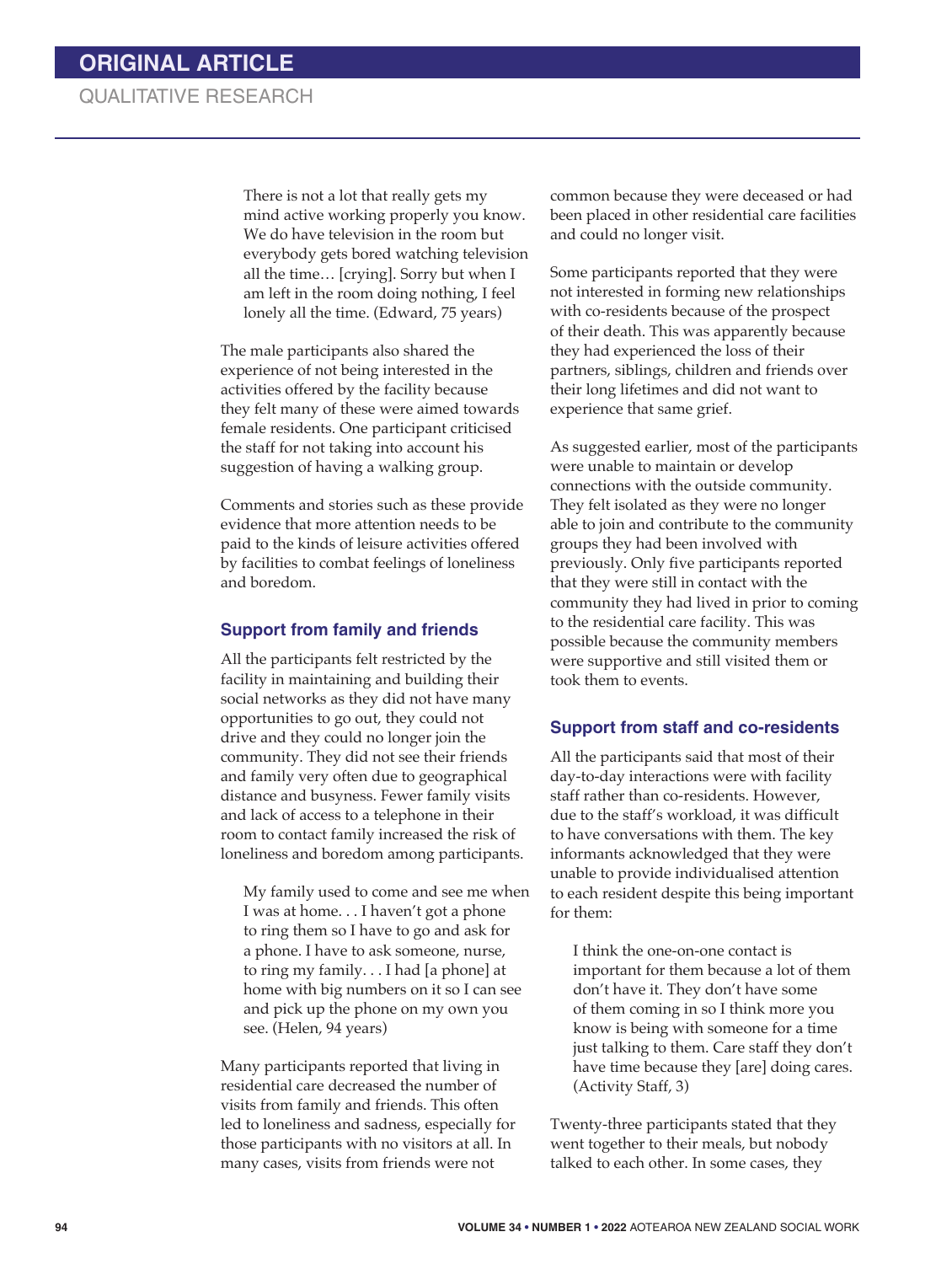said they were not being approached, while others found it hard to talk to their co-residents as they felt their interests and status did not match. For example, one of the participants said she felt a difference in status because her co-residents were not as educated as she was. Some participants (22) stated that taking part in meaningful conversations and building relationships was very difficult due to many of their coresidents being very unwell. The residents who did not have dementia distanced themselves from those who did, and this increased the likeliness of isolation and loneliness among residents.

You can't talk to because they can't talk to you umm . . . They are mostly stroke victims and dementia victims and they can't talk, some of them can't talk at all, some of them they can, but disjointed and that's what I find, there's no one that I can talk to apart from nurses. I can talk to them, but nobody else really. (Lawrence, 88 years)

Six participants had been able to form friendships with co-residents; however, this was not common. As suggested earlier, the main reasons the participants gave for not being interested in making friends were frailty, social status and the frequent deaths of co-residents. Less impaired residents described withdrawing from relationships with other residents in order to maintain their privacy and status. Many participants felt that the other residents were more cognitively impaired than themselves and were no longer able to communicate with them. Dave (76 years) explained that he felt lonely because he was "not having contact with people that [he] would like to."

## **Coping strategies**

Participants reported that they felt lonely and bored all the time during their initial months at the facility, but many of them agreed that developing strategies of acceptance was important to thrive in residential care.

Some participants had developed strategies to cope with the loneliness and boredom. Despite feelings of exclusion, the majority of the participants tried to maintain and reproduce their sense of connection to others through other sources. Some participants switched their active activities for passive ones such as listening to the radio, reading books, watching television, and talking on the telephone. One participant said she liked listening to the news so she could stay in touch with the outside world. For some participants, the telephone played an important role in avoiding loneliness and boredom as they could contact their family when they felt lonely and it gave them an opportunity to maintain their social relationships:

I discovered the phone was very handy. I could do all sort of things on telephone that I could do just as well in person but I couldn't and at least a telephone gets me a chance to keep in touch with people. (Catherine, 90 years)

Participants also coped with feelings of loneliness and boredom through a positive attitude. Some participants with no family and friends preferred to be alone and justified this preference by referring to themselves as lifetime loners. One participant called herself a loner as she had lived on her own before entering residential care and preferred to continue to be on her own:

I'm quite happy with what I am doing. As I say, leave me alone, I am quite happy here. Some says you shouldn't sit here whole day on your own and I said I listen to the radio. (Sarah, 94 years)

The social isolation in the facility seemed to be more difficult for the male residents than the female residents. Christine (87 years) shared that it would be hard for her husband as he was a social kind of person, but she was managing well as she had grown up as an only child and she was happy as long as she had a book to read.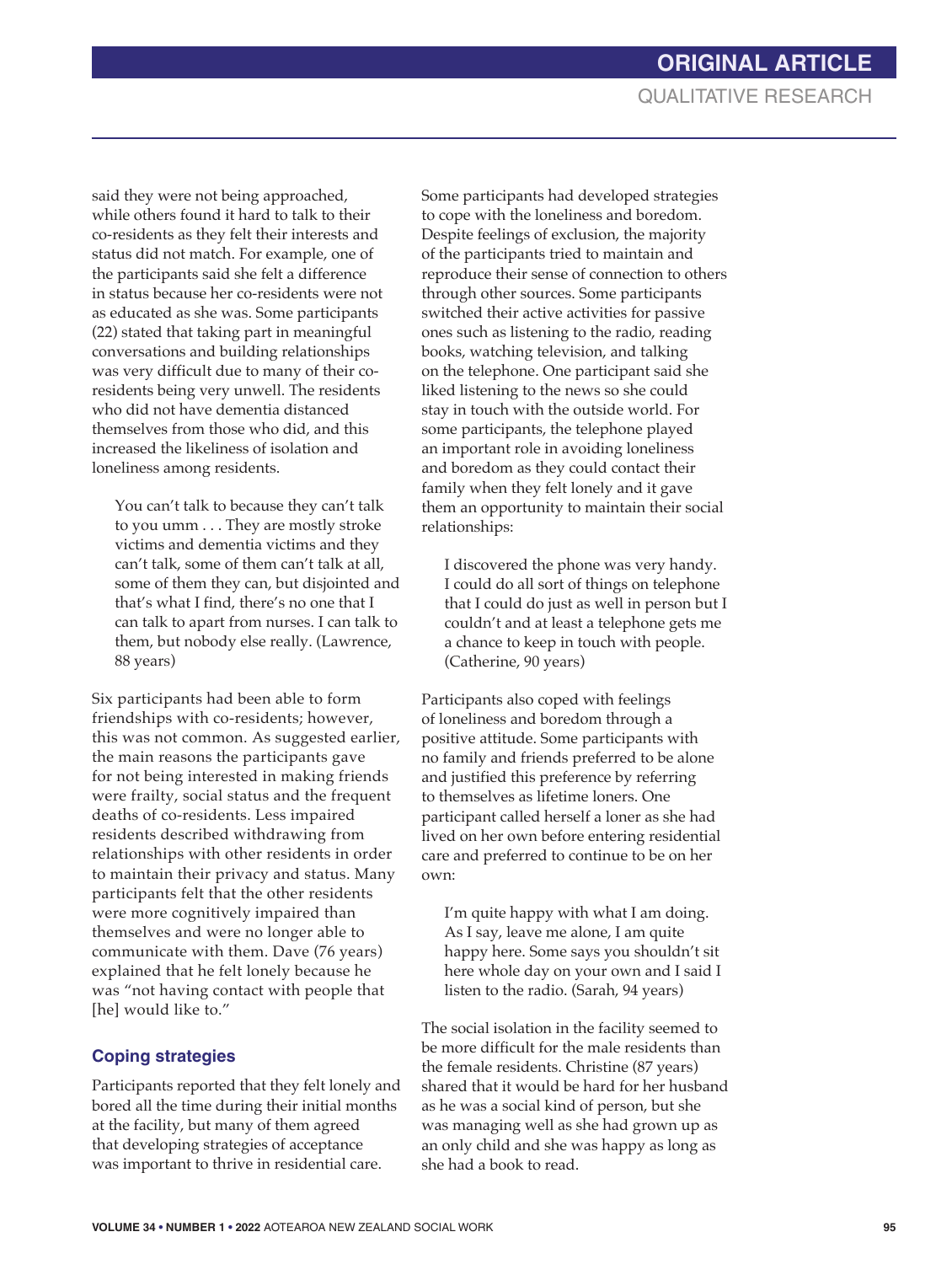#### **Discussion**

The findings of this study provide further indicative evidence that older adults in residential care in Aotearoa New Zealand are lonely and bored despite policies of personcentred care. The role of medical professionals, social workers and support workers is significant in identifying older adults who are feeling lonely and bored. The feeling of loneliness is often unidentified or overlooked or misinterpreted (Smith, 2012). Older adults have no opportunity to prepare for the transition (Osterlind et al., 2016). The rushed and urgent transition from hospital to residential care and multiple losses and routinised/ standardised care have a negative impact on identity, autonomy, self-determination and empowerment, and well-being. The findings also suggest that the initial days in residential care were the most challenging and that advance planning and additional support are needed to minimise the trauma of the transition. The increasing frailty of older adults in residential care and their decreasing ability to participate in some activities places an added importance on understanding diverse needs, as one set of strategies does not meet the requirements of all.

It is clear from this study that participation in meaningful activities is important, not only in combatting loneliness and boredom, but also in enabling residents to maintain autonomy, self-determination and empowerment even when their physical and cognitive impairments affect their ability to participate in some activities. One-to-one conversations and activities that provided a feeling of contribution or connection such as helping staff with daily chores or outings with family, friends and staff seemed to help the participants maintain and develop autonomy, self-determination and empowerment. Conversely, failure to satisfy their need for meaningful engagement and social connection increased participants' feelings of loneliness and boredom.

The findings of this study are similar to those of Paque et al. (2018), in that loneliness in institutionalised life seemed to be linked to fewer leisure opportunities matching participants' interests and a lack of meaningful relationships with staff and co-residents. Roos and Manan's (2012) suggestion that offering group activities helps to build interpersonal relationships is not supported by this study. Many of the participants were not interested in joining group activities with other residents, but instead preferred to be on their own.

This study instead highlights the importance of frequent visits from family and friends, opportunities for outings and engaging in chores similar to those they would engage in at home for providing meaning and purpose to participants' lives. This is consistent with the findings of Koopman-Boyden et al. (2014), in that activity gives a sense of purpose and importance to older adults and enables them to live meaningful lives. Similarly, Adams et al. (2011) argued that individualised activity is important in fostering well-being because individual characteristics such as personality or gender impact on the choice, meaning and quality of activity. The findings from this study provided further evidence of a "one size fits all" strategy in residential care. Activities that are very meaningful to someone might be boring to others.

Loneliness and boredom have a negative impact on the quality of life of older adults in residential care. Opportunities for interpersonal communication and both formal and informal support are important for successful intervention (Davies-Kelly, 2014). More research is required to understand individuals' experiences of loneliness and boredom to meet the diverse cultural and individual needs of older adults in residential care in Aotearoa New Zealand. Overall, the findings of this study suggest that older adults in residential care are at risk of loneliness and boredom and understanding their experiences is pivotal in addressing these issues.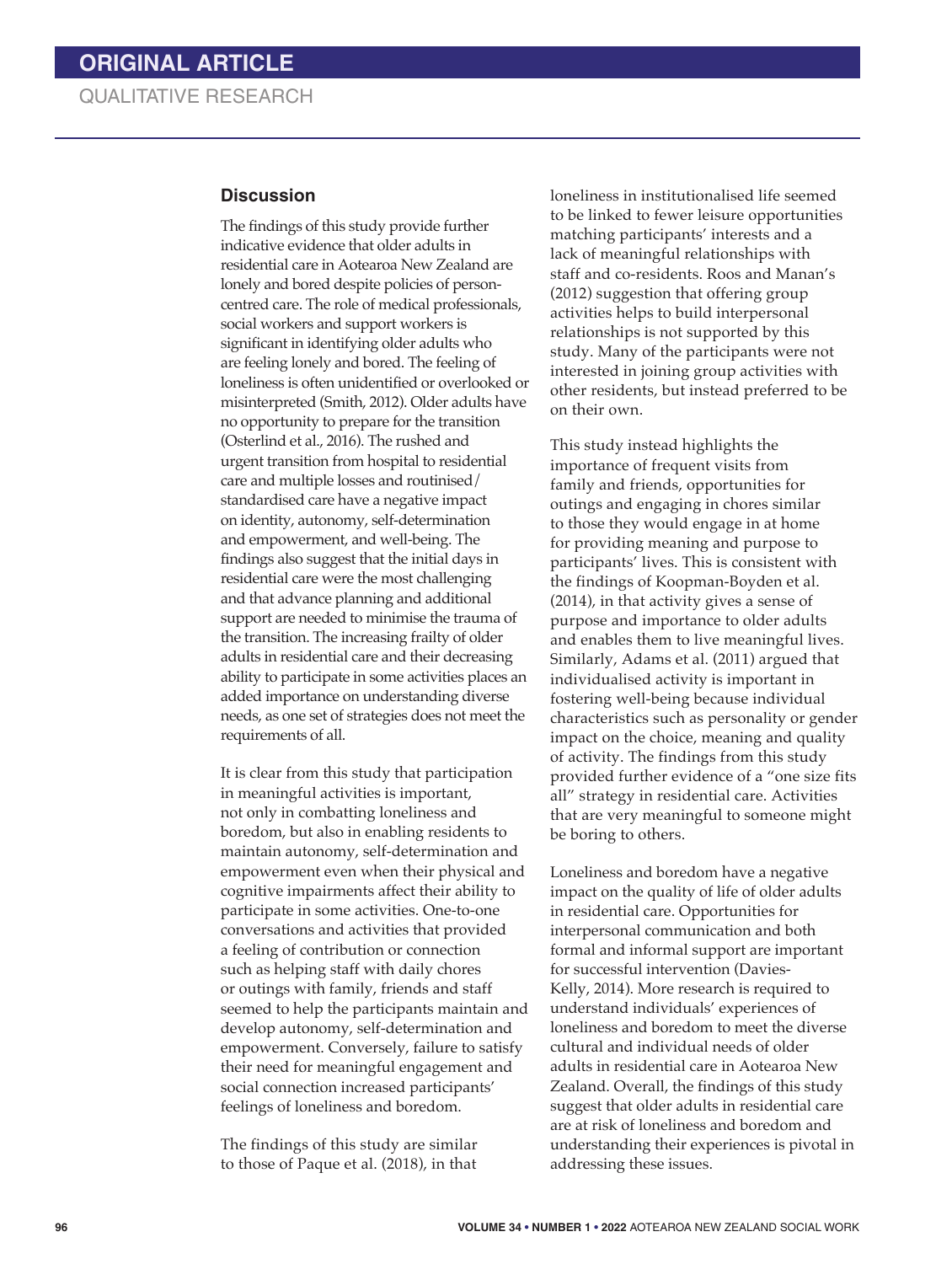## **Limitations**

There are limits on the generalisability of the findings from this study because the research was conducted in a small Aotearoa New Zealand city. However, the findings add to the understanding of the experiences of loneliness and boredom among older adults in residential care. In addition, participants from certain ethnic groups, such as Māori and Asian older adults, were underrepresented in this sample. Future research should address these sampling issues to increase the generalisability of the findings on loneliness and boredom. Furthermore, it would be important to consider residents with dementia. This study excluded the residents who were unable to answer the interview questions. A study focusing on residents with dementia only with multiple interviews and observations would be important.

## **Conclusion**

This research contributes to a richer understanding of loneliness and boredom among older adults in residential care. The findings revealed that the transition from home to a residential care facility, fewer leisure opportunities, physical health and lack of meaningful relationships exacerbate the risk of loneliness and boredom. Personcentred activities, meaningful social contact, and the role of health professionals and social workers are important in meeting the diverse needs of residents. Further qualitative research with a focus on loneliness and boredom is necessary to extend the findings regarding the relationship between transition, enforced idleness, loneliness and boredom in residential care.

## **Implication for practice**

• Collaboration between social workers, health professionals, nursing staff and activities staff is essential to identify and minimise the risk of loneliness and boredom.

- Social workers need to identify concerns, limitations and problems that affect residents' participation in activities. Collaboration between social workers, care workers and activities coordinators is important in offering diverse and meaningful activities.
- Social workers can play a key role in identifying and de-escalating psychosocial issues through information, counselling, and providing support to both older adults and their families in easing the transition process.
- One-to-one intervention is necessary to maximise residents' participation in activities.
- Residents' activity plans and activity engagement need to be continuously evaluated and updated as often as necessary.
- Further research is needed on the role of social workers in minimising the risk of loneliness and boredom.

Submitted: 21.7.21

Accepted: 10.02.22

Published: 13 May 2022

## **References**

- Adams, K. B., Leibbrandt, S., & Moon, H. (2011). A critical review of the literature on social and leisure activity and wellbeing in later life. *Ageing and Society*, *31*(4), 683–712. https://doi.org/10.1017/S0144686X10001091
- Adams, K. B., Sanders, S., & Auth, E. A. (2004). Loneliness and depression in independent living retirement communities: risk and resilience factors. *Aging & Mental Health*, *8(*6), 475–485. https://doi:10.1080/1360786041 0001725054
- Barbalet, J. M. (1999). Boredom and social meaning. *British Journal of Sociology*, *50*(4), 631–646.
- Beal, C. (2006). Loneliness in older women: A review of the literature. *Issues in Mental Health Nursing*, *27*(7), 795–813.
- Bland, M. (2007). Betwixt and between: A critical ethnography of comfort in New Zealand residential aged care. *Journal of Clinical Nursing*, *16*, 937–944.
- Braun, V., & Clarke, V. (2006). Using thematic analysis in psychology. *Qualitative Research in Psychology*, *3*(2), 77–101.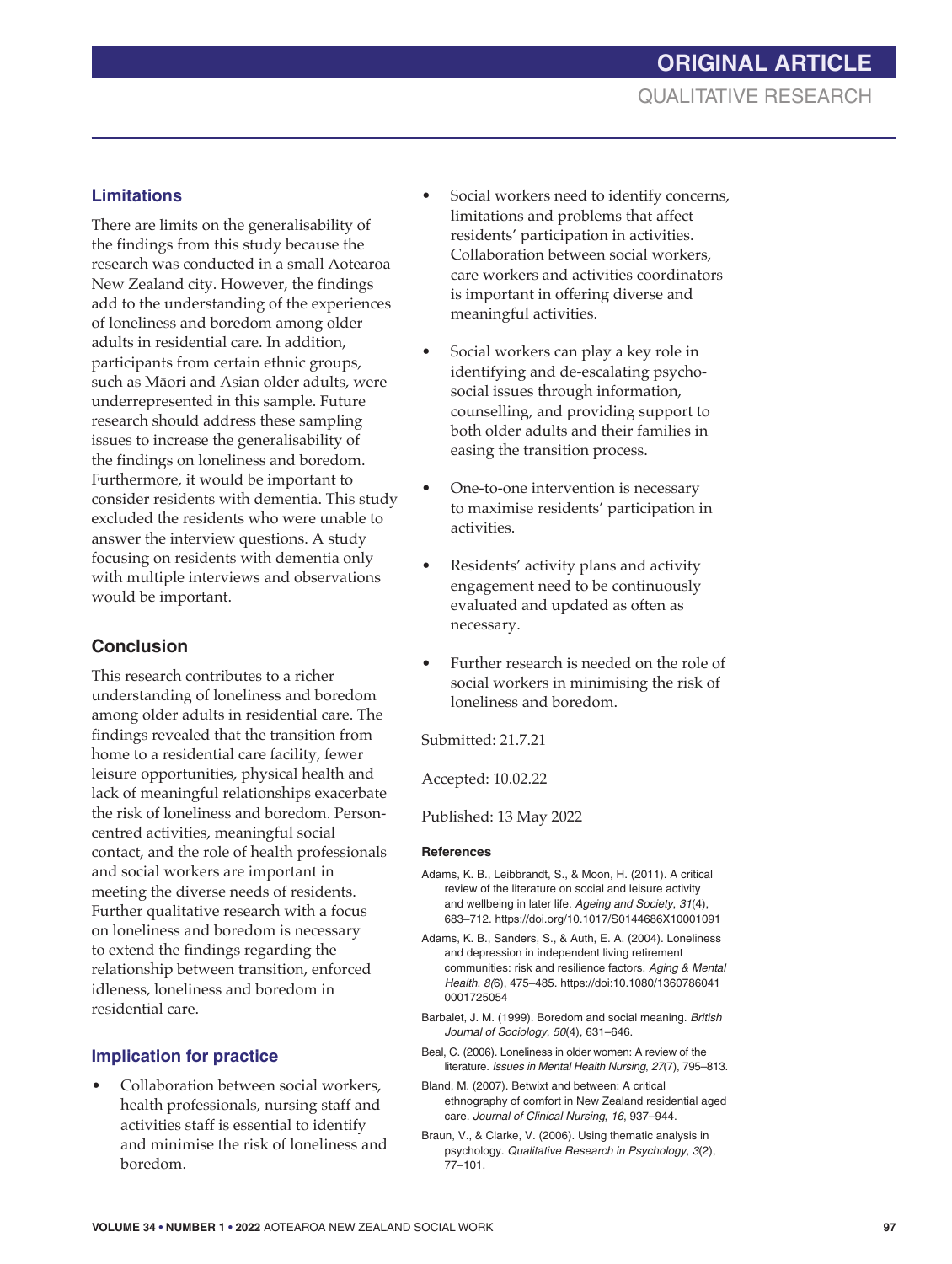## QUALITATIVE RESEARCH

- Brownie, S., & Horstmanshof, L. (2011). The management of loneliness in aged care residents: An important therapeutic target for gerontological nursing. *Geriatrics of Nursing*, *32*, 318–325.
- Brownie, S., Horstmanshof, L., & Garbutt, R. (2014). Factors that impact residents' transition and psychological adjustment to long-term aged care: A systematic literature review. *The International Journal of Nursing Studies*, *54*, 1654–1666.
- Cahill, S., & Diaz-Ponce, A. M. (2011). "I hate having nobody here. I'd like to know where they all are": Can qualitative research detect differences in quality of life among nursing home residents with different levels of cognitive impairment? *Aging & Mental Health*, *15*(5), 562–572. https://doi:10.1080/13607863.2010.551342
- Cattan, M. White, M., Bond, J., & Learmouth, A. (2005). Preventing social isolation and loneliness among older people: A systematic review of health promotion interventions. *Ageing & Society*, *25*, 41– 67.
- Conroy, R. M., Golden, J., Jeffares, I., O'Neill, D., & McGee, H. (2010). Boredom-proneness, loneliness, social engagement and depression and their association with cognitive function in older people: A population study. *Psychology, Health & Medicine*, *15*(4), 463–473. https:// doi:10.1080/13548506.2010.487103
- Creswell, J. W. (2003). Research design: Qualitative, quantitative and mixed methods approaches. Sage.
- Creswell, J. W. (2013). *Qualitative inquiry & research design: Choosing among the five approaches*. Sage.
- Davies-Kelly, N. (2014). *A narrative analysis of elderly widowed peoples' perspectives of loneliness* [Unpublished doctoral dissertation]. University of Otago.
- de Jong-Gierveld, J. (1998). A review of loneliness: Concepts and definitions, determinants and consequences. *Reviews in Clinical Gerontology*, *8*, 73–80. https://doi. org/10.1017/S0959259898008090
- Denzin, N. K., & Lincoln, Y. S. (1994). Introduction. *Entering the field of qualitative research*. Sage.
- Denzin, N. K., & Lincoln, Y. S. (Eds.). (1998). *Collecting and interpreting qualitative materials*. Sage.
- Donelan, K., Chang, Y., Berrett-Abebe, J., Spetz, J., Auerbach, DI., Norman, L., & Buerhaus, I.P. (2019). Care management for older adults: the roles of nurses, social workers, and physicians. *Health Affairs (Millwood)*. *38*(6), 941–949.
- Fielding, N., & Fielding, J. (1986). *Linking data*. Sage.
- Fiveash, B. (1998). The experience of nursing home life. *International Journal of Nursing Practice*, 4, 166–174.
- Gale, C. R., Westbury, L., & Cooper, C. (2018). Social isolation and loneliness as risk factors for the progression of frailty: The English longitudinal study of ageing. *Age and Ageing*, *47*, 392–397. https:// doi:10.1093/ageing/afx188
- Gine-Garriga, M., Sandlund, M., Dall, P. M., Chastin, S. F. M., Perez, S., & Skelton, D. A. (2019). A novel approach to reduce sedentary behaviour in care home residents: The GET READY study utilising service-learning and co-creation. *International Journal of Environmental Research and Public Health*, *16*(3), 2–14. https:// doi:10.3390/ijerph16030418
- Harper Ice, G. (2002). Daily life in a nursing home: Has it changed in 25 years? *Journal of Aging Studies*, *16*(4), 345–359.
- Jansson, A. H., Savikko. N. M., & Pitkala, K. H. (2018). Training professionals to implement a group model for alleviating loneliness among older people – 10 year follow-up study. *Educational Gerontolog*y, *44*(2–3), 119–127. https://doi:10.1080/03601277.2017.1420005
- Jansson, A. H., Savikko, N., Kautiainen, H., Roitto, H. M., & Pitkälä, K. H. (2020). Changes in prevalence of loneliness over time in institutional settings, and associated factors. *Archives of Gerontology and Geriatrics, 89*, article 104043. https://doi.org/10.1016/j. archger.2020.104043
- Jamieson, H. A., Gibson, H. M., Abey-Nesbit, R., Ahuriri-Driscoll, A., Keeling, S., & Schluter, P. J. (2018). Profile of ethnicity, living arrangements and loneliness amongst older adults in Aotearoa New Zealand: A national crosssectional study. *Australasian Journal on Ageing*, *37*(1), 68–73.
- Jaye, C., Hale, B., Butler, M., McKechnie, R., Robertson, L., Simpson, J., & Young, J. (2015). One of us: Stories from two New Zealand rest homes. *Journal of Ageing Studies*, *35*, 135–143.
- Koopman-Boyden, P., Cameron, M. P., Davey, J., & Richardson, M. (2014). Making active ageing a reality: Maximising participation and contribution by older people. National Institute of Demographic and Economic Analysis (NIDEA), University of Waikato.
- La Grow, S., Neville, S., Alpass, F., & Rodgers, V. (2012). Loneliness and self-reported health among older persons in New Zealand. *Australasian Journal on Ageing*, *31*(2), 121–123. https://doi:10.1111/j.1741- 6612.2011.00568.x
- Leung, K. W., Sum, K. R., & Yang, Y. J. (2021). Patterns of sedentary behavior among older adults in care facilities: A scoping review. *International Journal of Environmental Research and Public Health*, *18*(5), 1–17. https:// doi:10.3390/ijerph18052710
- Li, C., Kang, K., Lin, X., Hu, J., Hengeveld, B., & Hummels, C. (2020). Promoting older residents' social interaction and wellbeing: A design perspective. *Sustainability*, *12*, 1–17. https://doi:10.3390/su12072834
- McKenna, D., & Staniforth, B. (2017). Older people moving to residential care in Aotearoa New Zealand: Considerations for social work at practice and policy levels. *Aotearoa New Zealand Social Work*, *29*(1), 28–40.
- Ministry of Social Development. (2016). *The social report 2016*. https://socialreport.msd.govt.nz/documents/2016/ msd-the-social-report-2016.pdf
- Neubauer, B. E., Witkop, C. T., Varpio, L. (2019). How phenomenology can help us learn from the experiences of others. *Perspectives on Medical Education, 8,* 90–97.
- Neves, B. B., Sanders, A., & Kokanovic, R. (2019). It's the worst bloody feeling in the world: Experiences of loneliness and social isolation among older people living in care homes, *Journal of Ageing Studies*, *49*, 74–84.
- New Zealand Labour Party. (2010). A report into aged care: What does future hold for older New Zealanders? NZ Labour Party, Green Party of New Zealand, and House of New Zealand Representatives, in conjunction with Grey Power, New Zealand. https://d3n8a8pro7vhmx. cloudfront.net/nzlabour/pages/8472/attachments/ original/1505280500/Aged\_Care\_Report\_2010. pdf?1505280500